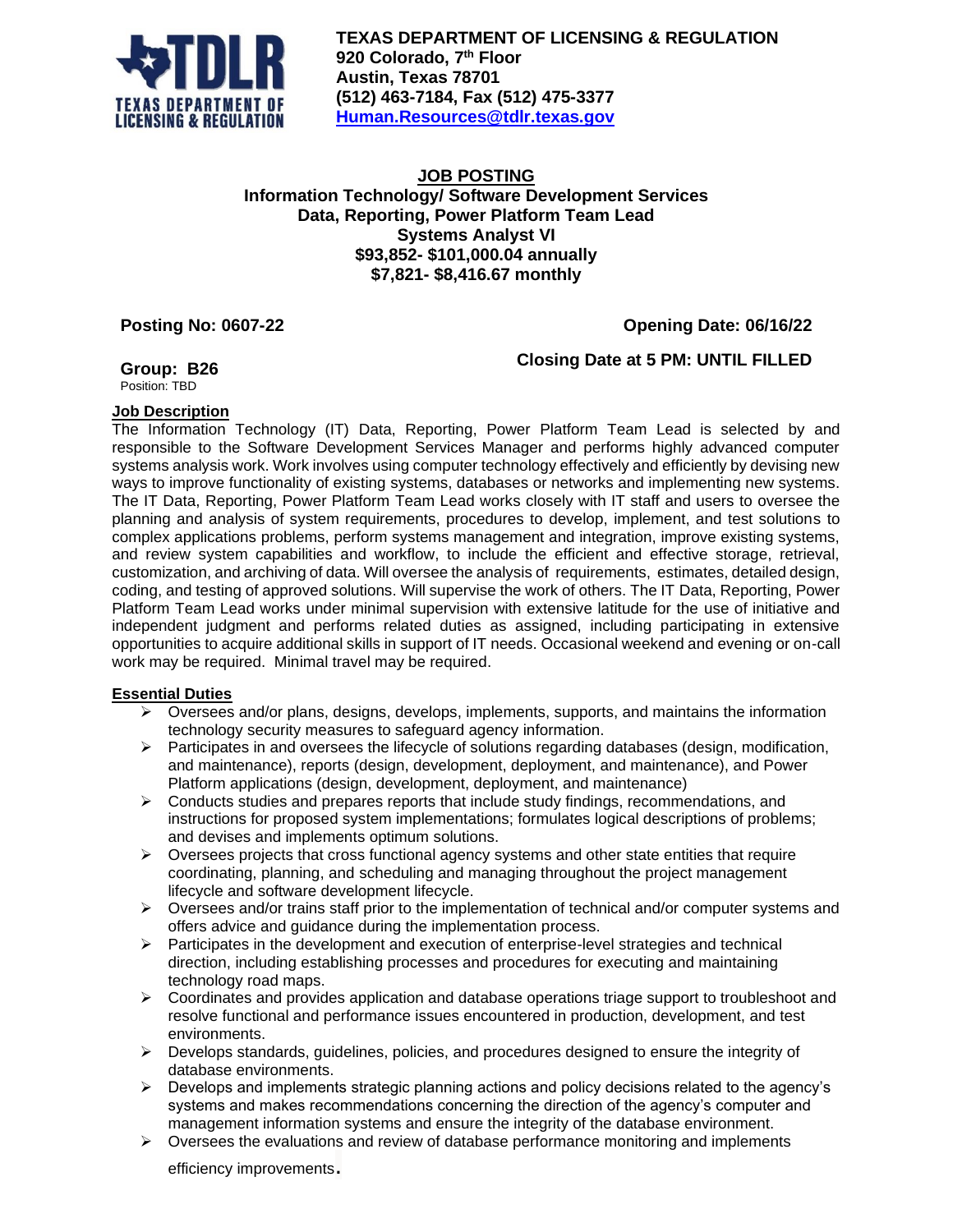- $\triangleright$  Coordinates with EPMO to plan and schedule studies and system implementations.
- $\triangleright$  Supervises, plan and/or assigns the work of others.
- $\triangleright$  Complies with division and/or agency training as required.
- ➢ Demonstrates a spirit of teamwork, offering positive and constructive ideas, encouragement, and support to other members of the staff and team, while upholding the Agency's core values.
- ➢ Keeps management appropriately informed of ongoing activities and critical matters affecting the operations and well-being of the applications, systems, and the Department.
- $\triangleright$  Adheres to all Department procedures and personnel policies and performs other related work as assigned and required to maintain Division operation.

### **Minimum Requirements**

Four (4) years of experience in IT computer systems performing database development and maintenance of an electronic licensing or similar system is required. Two (2) years of data analysis and report development and maintenance of an electronic licensing or similar system is required. The experience requirements may run concurrently. Graduation from an accredited four-year college or university with major course work in computer science, computer information systems, management information systems, or a related field is generally preferred.

### Strongly preferred experience in/with:

- MS SQL Server
- Managing the work of others
- Coordinating projects across divisions and/or involving one or more state agencies
- Design, development, testing, and implementation of IT solutions
- Structured Query Language

### Preferred experience in/with:

- Project leadership
- Microsoft Windows C# application development
- Team Foundation Server (TFS) administration or use TFS/non-TFS application life cycle tools
- GoAnywhere Managed File Transfer (MFT) administration or use

### Experience that is helpful:

- Application security vulnerability assessment
- Windows Server operating system permissions
- Working with an Active Directory environment

*Veterans, Reservists or Guardsmen with an MOS or additional duties that fall in the fields of 25B Information Technology Specialist, CT Cryptologic Technician, 0671 Data Systems Administrator, 3D0X2 Cyber Systems Operations or other related fields pertaining to the minimum experience requirements may meet the minimum qualifications for this position and are highly encouraged to apply.* 

**Additional Military Crosswalk information can be accessed at:**

**[https://hr.sao.texas.gov/Compensation/MilitaryCrosswalk/MOSC\\_InformationTechnology.pdf](https://hr.sao.texas.gov/Compensation/MilitaryCrosswalk/MOSC_InformationTechnology.pdf)**

### **Remarks**

**The successful candidate will have:** Knowledge of the principles, practices, and techniques of computer databases, programming, and systems design; computer operations, systems, and procedures; project control and cost estimating techniques; computer database application systems; computer programming languages; data processing flowcharting techniques; database structures and theories; current database technologies; and data analysis, evaluation, and testing techniques and protocols. Knowledge of effective leadership principles; of software development and programming in a regulatory and/or licensing environment; and of TDLR's strategic initiatives and core priorities. Knowledge of TDLR's Core Values and the ability to apply them daily. Skill in the use of computer equipment and in modifying programs for computer applications. Skill in coordinating and solving problems; developing or revising program code; scheduling, testing, installing, and implementing programs; and troubleshooting computer systems. Ability to analyze systems and procedures, to write and revise standards and procedures, and, to manage multiple tasks. Ability to effectively lead a technically creative and culturally diverse team; to lead, inspire and innovate; and, to create positive and effective teams. Ability to effectively resolve conflict and broker